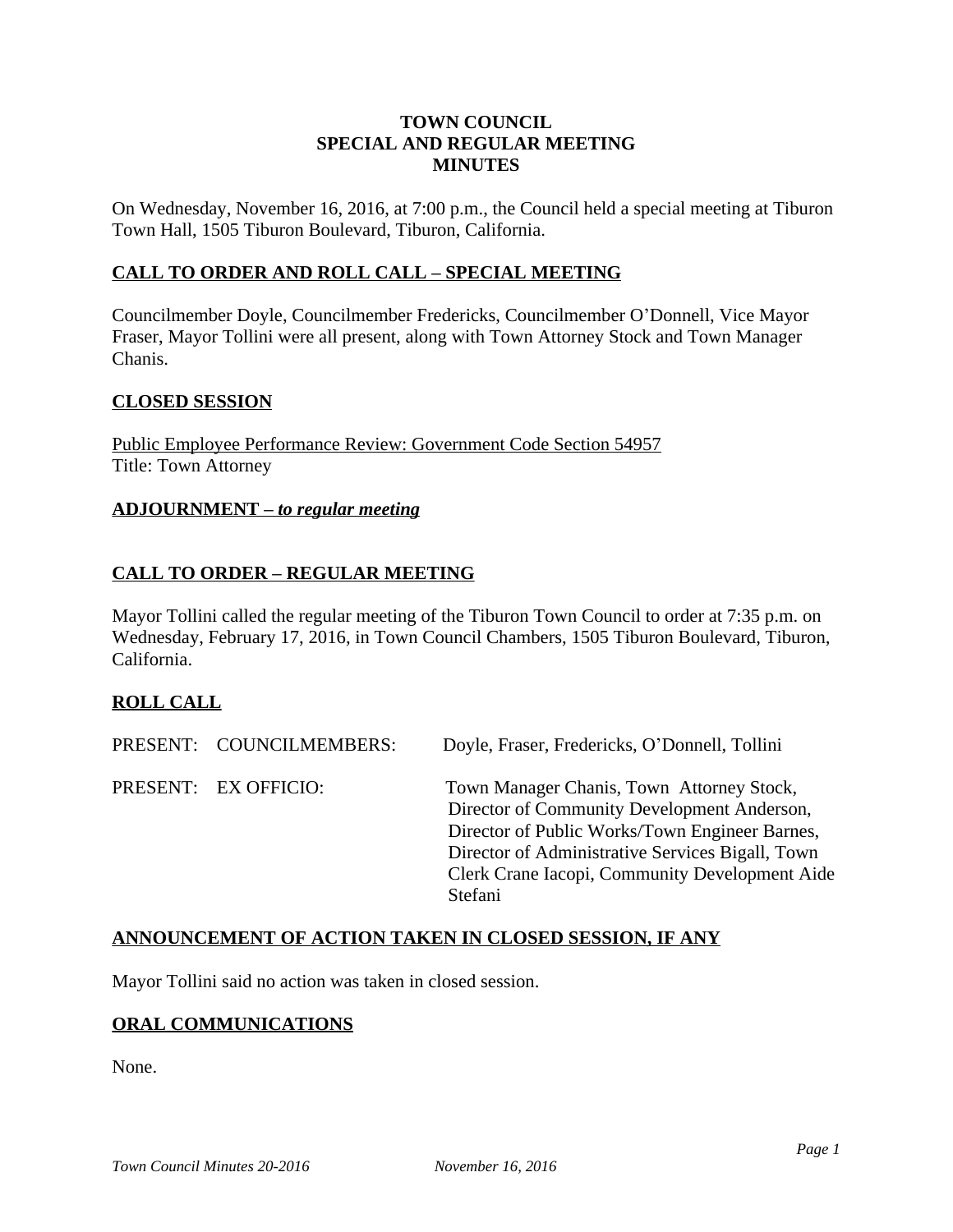## **CONSENT CALENDAR**

- 1. **2017 Building Codes** Adopt ordinance amending Chapter 13 (Building Regulations) of the Tiburon Municipal Code to adopt by reference the latest State of Californiaauthorized Construction Codes (Community Development Department)
- 2. **Electric Bicycle Use** Adopt ordinance amending Chapter 23 (Motor Vehicles and Traffic) of the Tiburon Municipal Code with regard to electric bicycle use (Community Development Department)
- 3. **Tiburon Peninsula Club EIR** Approve services agreement for preparation of an Environmental Impact Report for the Tiburon Peninsula Club Expansion Project (Community Development Department)
- 4. **Reclassification of Public Works Employee** Authorize the reclassification of the Assistant Superintendent of Public Works to Superintendent of Public Works (Department of Public Works)
- 5. **Commendation of Diane Crane Iacopi** Adopt resolution commending retiring Town Clerk Diane Crane Iacopi for her outstanding service to the Town of Tiburon (Department of Administrative Services)

MOTION: To adopt Consent Calendar Nos. 1 – 5, as written. Moved: Fredericks, seconded by Doyle Vote: AYES: Unanimous

# **RECOGNITION OF TOWN SERVICES**

1. Diane Crane Iacopi, Town Clerk, 21 years of service

Mayor Tollini said she would like to take this opportunity to recognize Diane Crane Iacopi, Town Clerk, for her 21 years of outstanding service to the Town of Tiburon. She mentioned that tonight was her last Council meeting.

She read Town Council Resolution No. 28-2016 commending Town Clerk Crane Iacopi, and opened the floor to her fellow councilmembers.

Councilmember O'Donnell recalled meeting Town Clerk Crane Iacopi several years prior when he was on the Design Review Board. He recalled her encouraging demeanor, helpful attitude, warmth and friendliness. He said she has always conducted herself with grace and ease. He offered his congratulations on her retirement and his thanks for all she has done.

Councilmember Doyle said he could not recall a time when Town Clerk Crane Iacopi was not a presence at Town Hall. He recalled seeing her at Town Hall upon various occasions until finally joining the Design Review Board. He commented on her calming and helpful attitude as he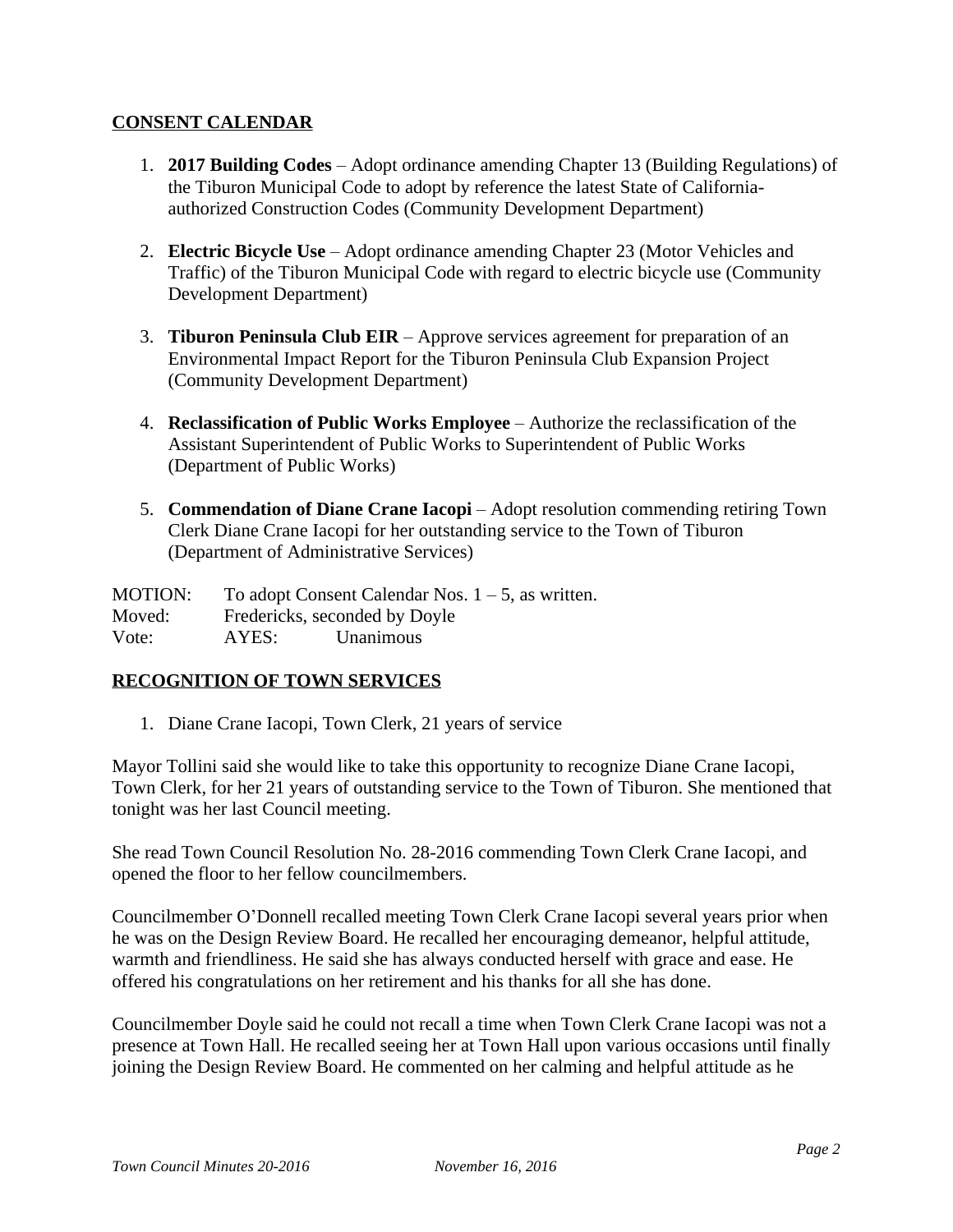moved into a chair position on the board, and how easy she has made everything for him over the years. He thanked her graciously.

Vice Mayor Fraser echoed his fellow councilmembers' sentiments. He lauded Town Clerk Crane Iacopi for her ability to always keep him (and his colleagues) on track, and for shepherding him through the entire process of assuming office. He said they would miss her as both a Town Clerk and a person, and so will the community. He thanked her for all she has done for him, his colleagues, and the community as a whole.

Councilmember Fredericks commented that Town Clerk Crane Iacopi's common sense, kindness and familiarity with legal processes in government make her the best guide imaginable for local elected people. She recalled the years they had spent carpooling to MCCMC events, and shared how much she had enjoyed those times. Fredericks said she would like to thank Town Clerk Crane Iacopi for her stellar minute-taking ability, and said they would miss her very much.

Mayor Tollini commended Town Clerk Crane Iacopi for keeping the Council legally sound. She said running for Town Council is a daunting process, but Crane Iacopi made her feel comfortable and capable. Her encouragement made the process less intimidating. Mayor Tollini commented that she would miss Crane Iacopi's sense of humor – she said she has a way with words, and her humor provided a much-needed light at times. She praised Crane Iacopi for ensuring the Council is always prepared. She thanked her graciously for all she has done and will do.

Mayor Tollini presented Town Clerk Crane Iacopi with two gifts – a framed copy of Resolution No. 28-2016 and a glass plaque to commemorate her 21 years of service. The Mayor invited all attendees to enjoy a piece of cake.

Town Clerk Crane Iacopi gave a short speech of appreciation. She told the Council it had been a pleasure working with them and getting to know them as people. She said the Town of Tiburon was lucky to have them as Councilors, and she had enjoyed watching them work together over the years. She commended their dedication to the mission. She said it had also been a pleasure to work for the community. She said Tiburon was lucky to have so many different types of people in the community, but people who share one thing in common: love for this beautiful town. And to the staff, she said their dedication was beyond compare, and the camaraderie made all the difference in the world. She thanked her husband, Tony. She praised the work he did over his 18 year tenure with the Town: many things he built with his hands are still standing today. She talked about her philosophy on public service, on keeping a "servant's heart" with "a volunteer spirit, a determination to help, a commitment to follow and to start meeting the needs around you." She said this is what she had tried to do during her career. She expressed gratitude to all, and received a standing ovation from the crowd.

# **ACTION ITEMS**

1. **Heritage & Arts Commission** – Consider approval of recommendation by the Heritage & Arts Commission to reduce its membership from nine to seven persons; Resolution (Town Manager Chanis/Commission Chair Hall)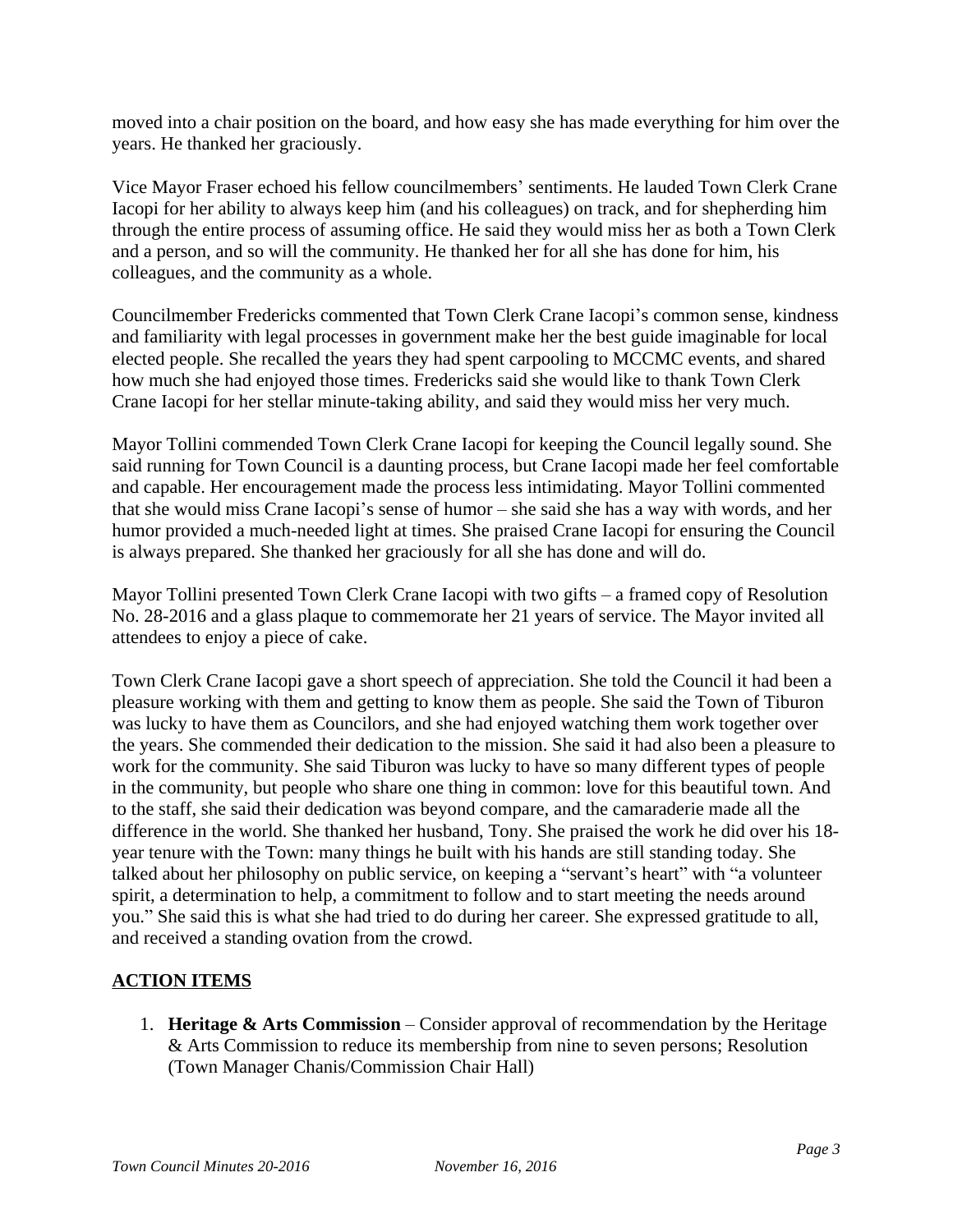Director of Community Development Anderson gave the staff report. He said the Heritage and Arts Commission had its membership increased from 7 to 9 members in July 2014 as part of an update to the mission and scope of duties. The intention was to provide adequate manpower to shoulder the workload. He said in the two subsequent years, the Commission has had difficulty with member attraction and retention, resulting in prolonged vacancies and a difficulty obtaining a quorum for their regular meetings.

At this time, the Commission is requesting the membership be reduced back to 7 members. He said there are currently two vacancies on the commission, and the most recent recruitment yielded no volunteers. Director Anderson said the Chair of the Heritage and Arts Commission, Fran Hall, is present to answer further questions.

Chair Hall restated the belief of the Commission that they work better with 7 members, and reiterated the difficulties in retention and in getting a quorum for their meetings.

Mayor Tollini opened the floor for public comment. There was none.

Councilmember O'Donnell asked if recruitment for this commission had ever been opened to Belvedere residents. Town Clerk Crane Iacopi replied that this commission is open to residents of Tiburon and Belvedere, as well as unincorporated areas.

MOTION: To accept recommendation of the Heritage & Arts Commission and adopt resolution reducing the membership from nine to seven persons. Moved: O'Donnell, seconded by Fredericks Vote: AYES: Unanimous

# **PUBLIC HEARINGS**

1. **60 Monterey Drive** – Consider approval of an application for amendment to the Cypress Hollow Precise Development Plan for an additional 740 square feet of floor area to be constructed within the existing footprint of a single-family residence and to add an elevator to the exterior of the building; Resolution (Community Development Department)

**Applicants**: Michael & Kelly Day **Assessor Parcel No**.: 034-394-06

Associate Planner O'Malley gave the staff report. She summarized the project's proposed amendments to the Cypress Hollow Precise Development Plan for the property located at 60 Monterey Drive. The owners propose to increase the maximum floor area permitted for the lot. She said the owners wish to convert unused space into a den, a second study, storage and a half bathroom. The owners would also like to add an elevator. She mentioned the proposed floor area would exceed the allowable amount governed by the Cypress Hollow Precise Development Plan and Tiburon's default floor area maximum.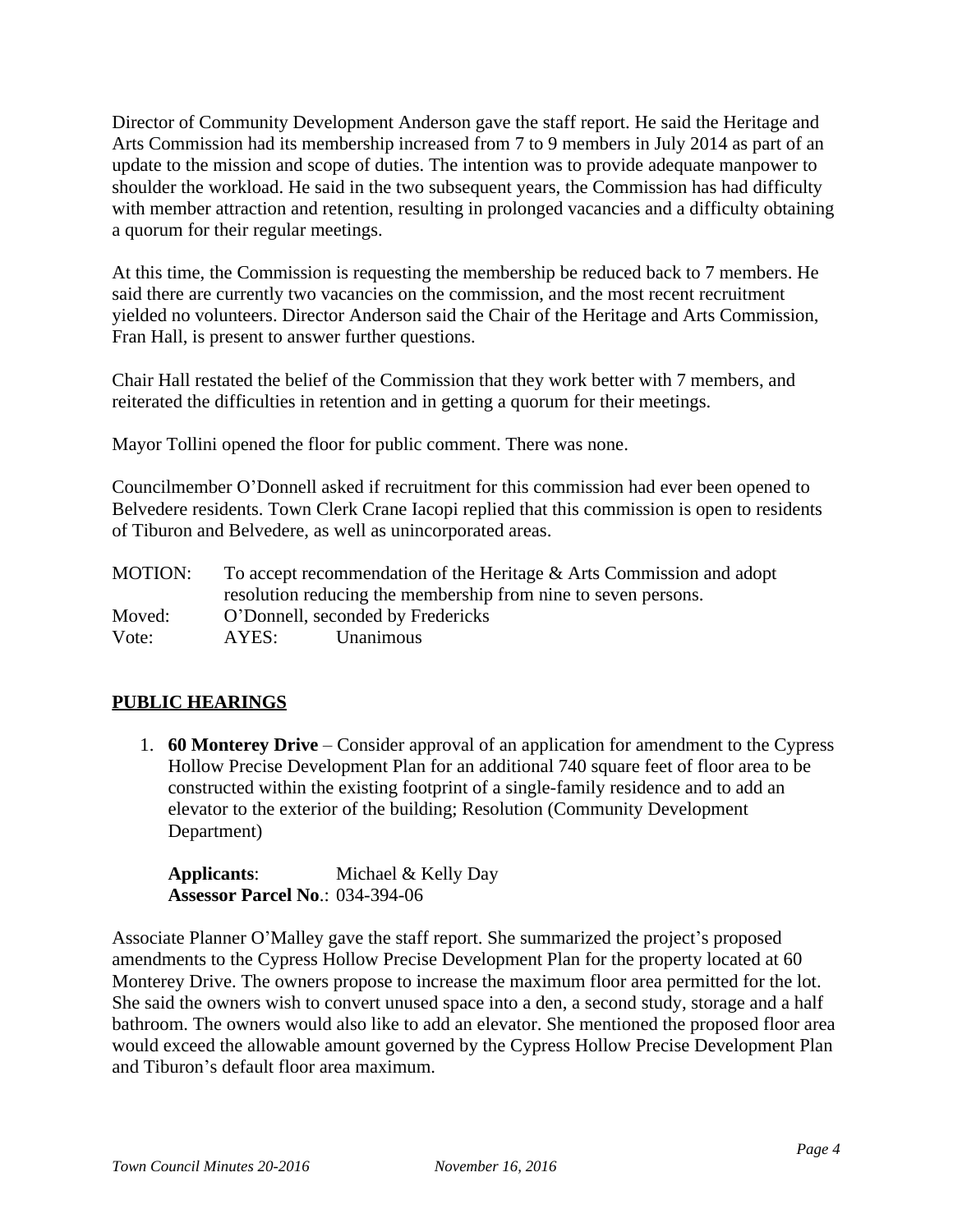She said since the subdivision's annexation into Tiburon, there have been 8 approved applications for amendments to increase the maximum floor area for various lots within the subdivision. The majority of the proposed changes will be situated within the existing floor plan, except the elevator, which does not appear to have any significant impact on neighbors.

She said the Planning Commission held a public hearing on this item on October 26, 2016. There was no public comment. The Planning Commission found the proposed changes in accordance with the overall intent of the Cypress Hollow Precise Development Plan and the Tiburon General Plan and recommended approval to the Town Council. She said the applicants and owners were present and available to answer any questions.

Mayor Tollini opened the floor for public comment. There was none.

Councilmember O'Donnell commented that this is quite a common application and that he is in full support of the recommendation of the Planning Commission and the resolution as drafted.

Councilmembers Doyle and Fredericks and Vice Mayor Fraser agreed.

| MOTION: | To adopt resolution conditionally approving the precise plan amendment, as |           |  |
|---------|----------------------------------------------------------------------------|-----------|--|
|         | written.                                                                   |           |  |
| Moved:  | Fraser, seconded by Fredericks                                             |           |  |
| Vote:   | AYES:                                                                      | Unanimous |  |

# **TOWN COUNCIL REPORTS**

None.

# **TOWN MANAGER REPORT**

Town Manager Chanis reminded Council of a road closure on Saturday, December 3, 2016 for the holiday festival.

Chanis also took the opportunity to praise Town Clerk Crane Iacopi, on the occasion of her final Council meeting. He said he would like to personally thank her for all the help she offered him when he first came onboard and her great sense of humor. He said he could always rely on Crane Iacopi duly assist any residents. He commented that he and Crane Iacopi had something in common: a difficulty in explaining to their elderly parents what they did for a living. Chanis said Crane Iacopi's mother had found the right way to put it: "What she does is very important, because she helps people." He thanked her, and wished her and her husband, Tony, well.

## **WEEKLY DIGESTS**

Received.

# **ADJOURNMENT**